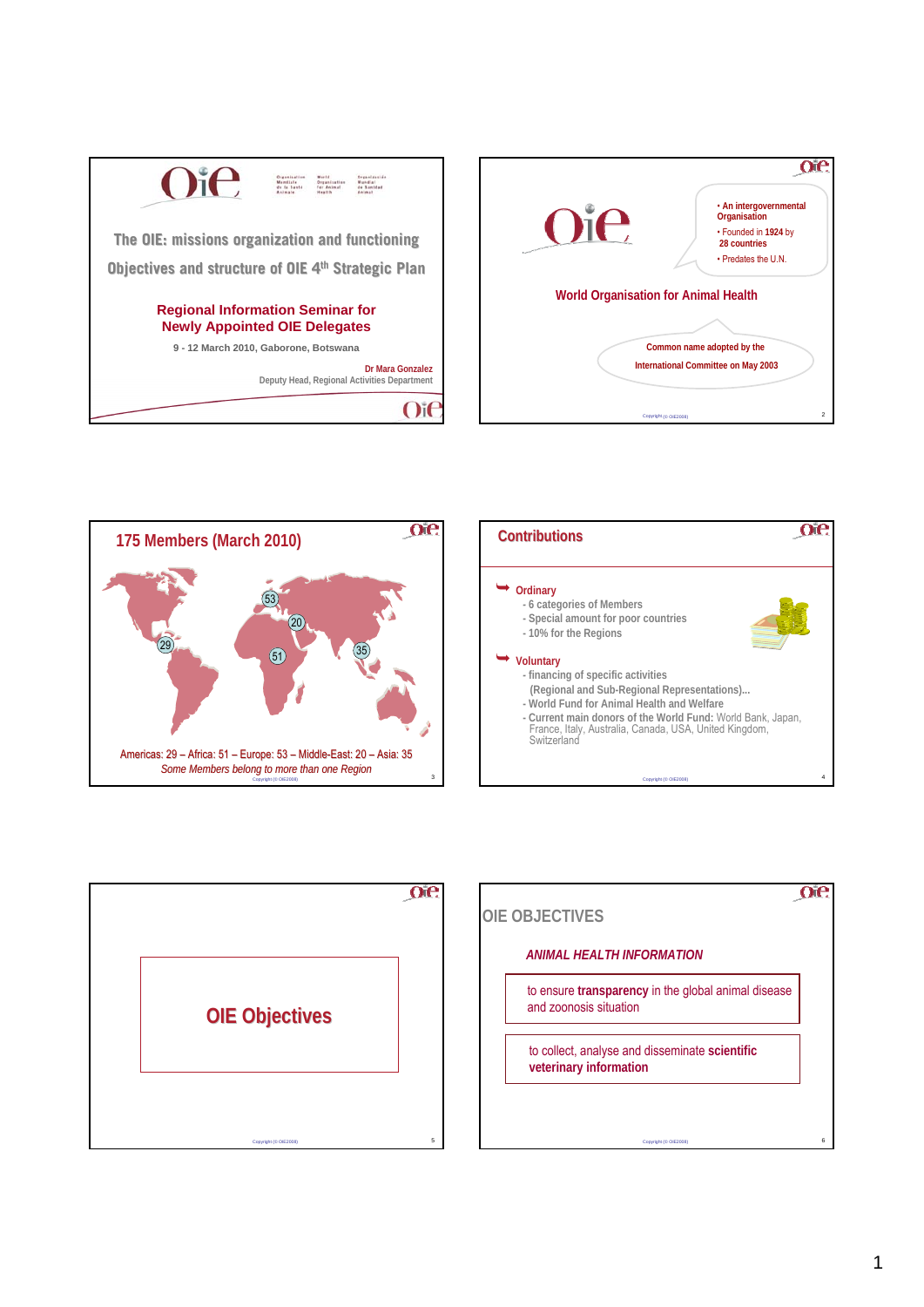







## oe **OIE World Assembly of Delegates OIE World Assembly of Delegates** The highest authority of the OIE **c** Comprises all the OIE Delegates Meets at least once a year Principle of 'one member, one vote' Elects the members of the governing bodies of the OIE Elects the members of the Specialist Commissions Elects the Director General for a 5-year term

Copyright (© OIE2008) 11

## $\alpha$ e **OIE Delegate OIE Delegate** usually the **Chief Veterinary Officer** of his/her country • member of the World Assembly of Delegates (meets at the General Session) **focal point for the OIE** in his/her country **responsible** for harmonising his/her country's **import regulation**  with OIE standards and/or basing them on scientific risk analysis **informs** the OIE of the **animal disease situation** of his/her country **•** specific national and international status

Copyright (© OIE2008) 12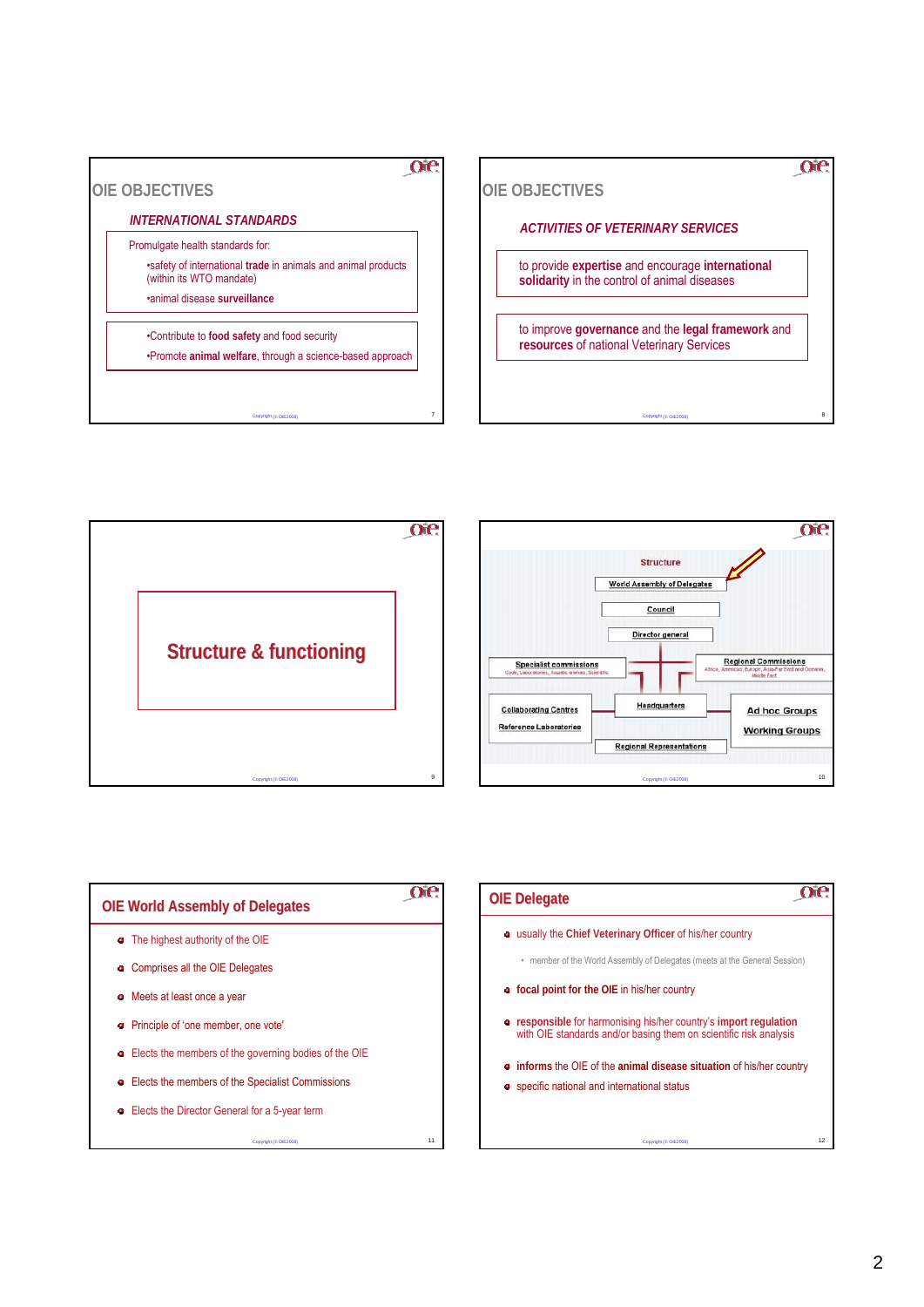







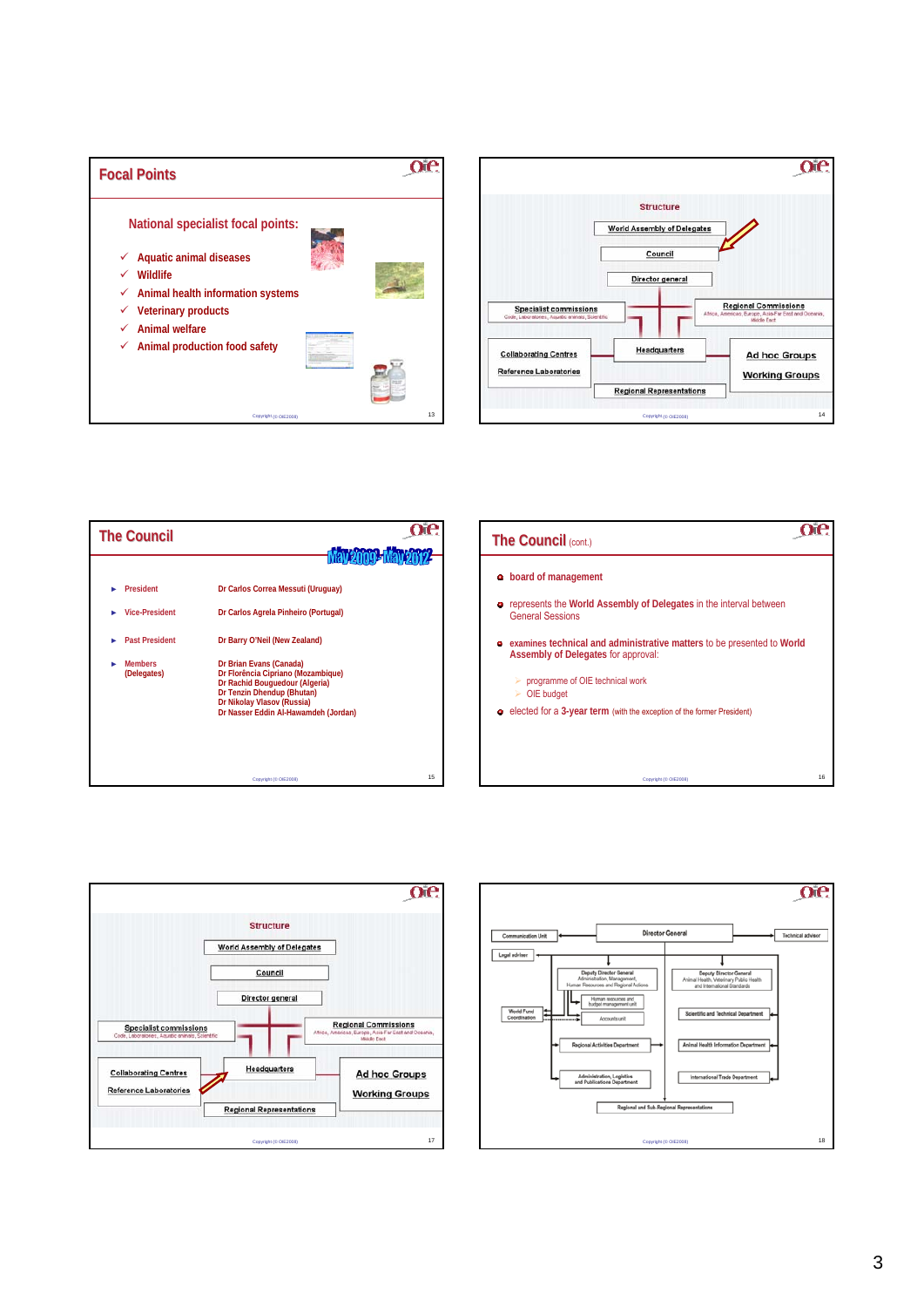







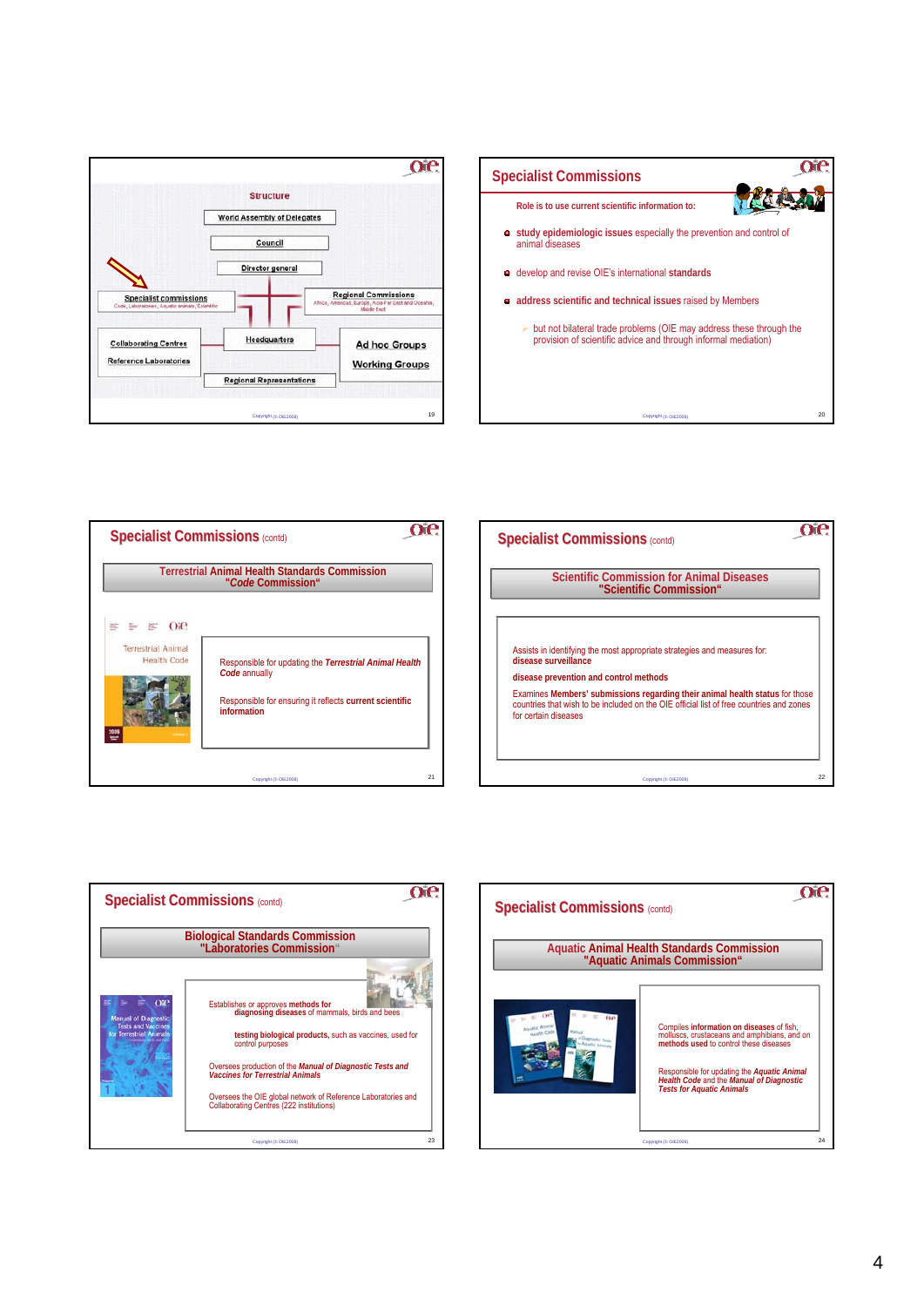









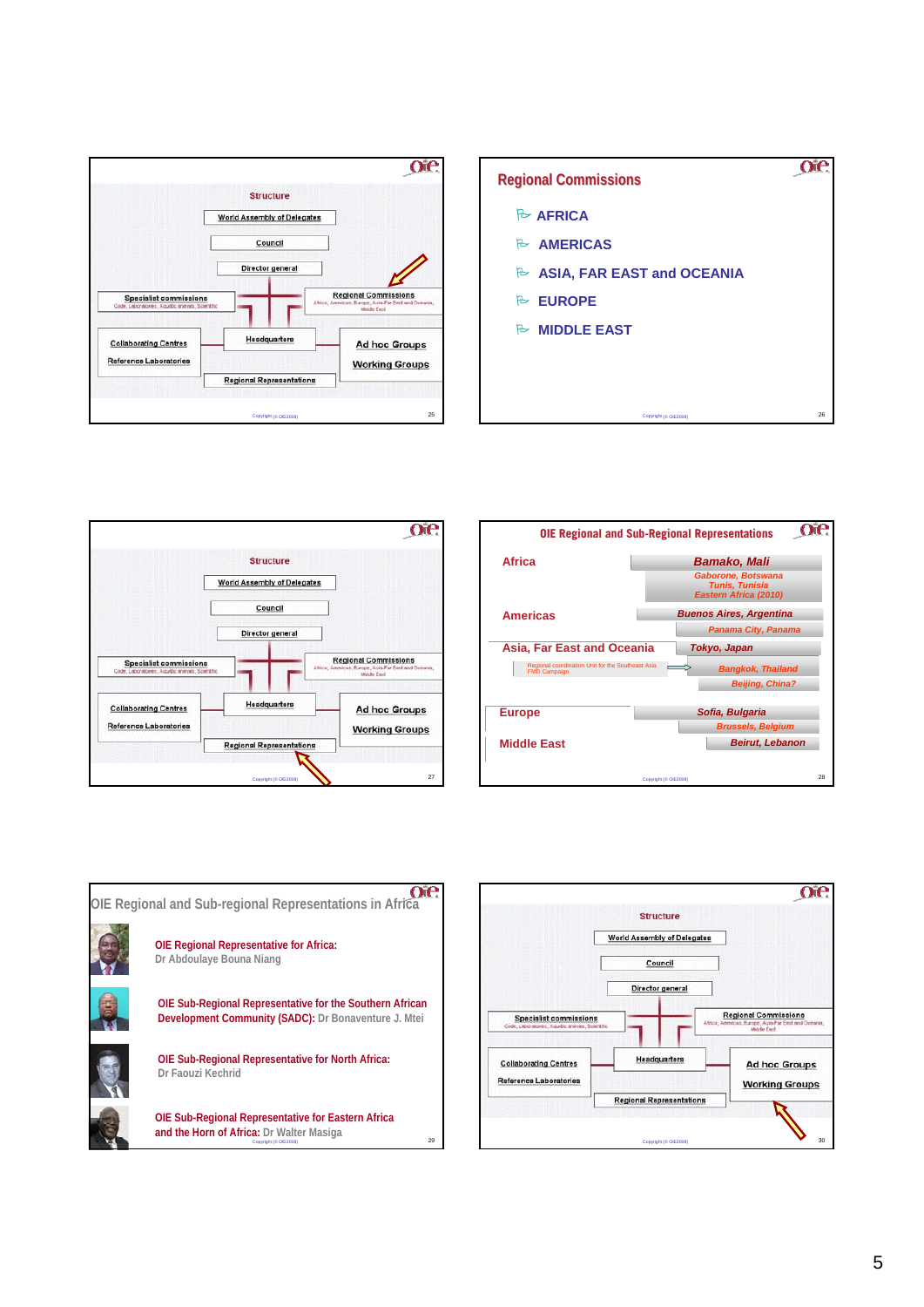









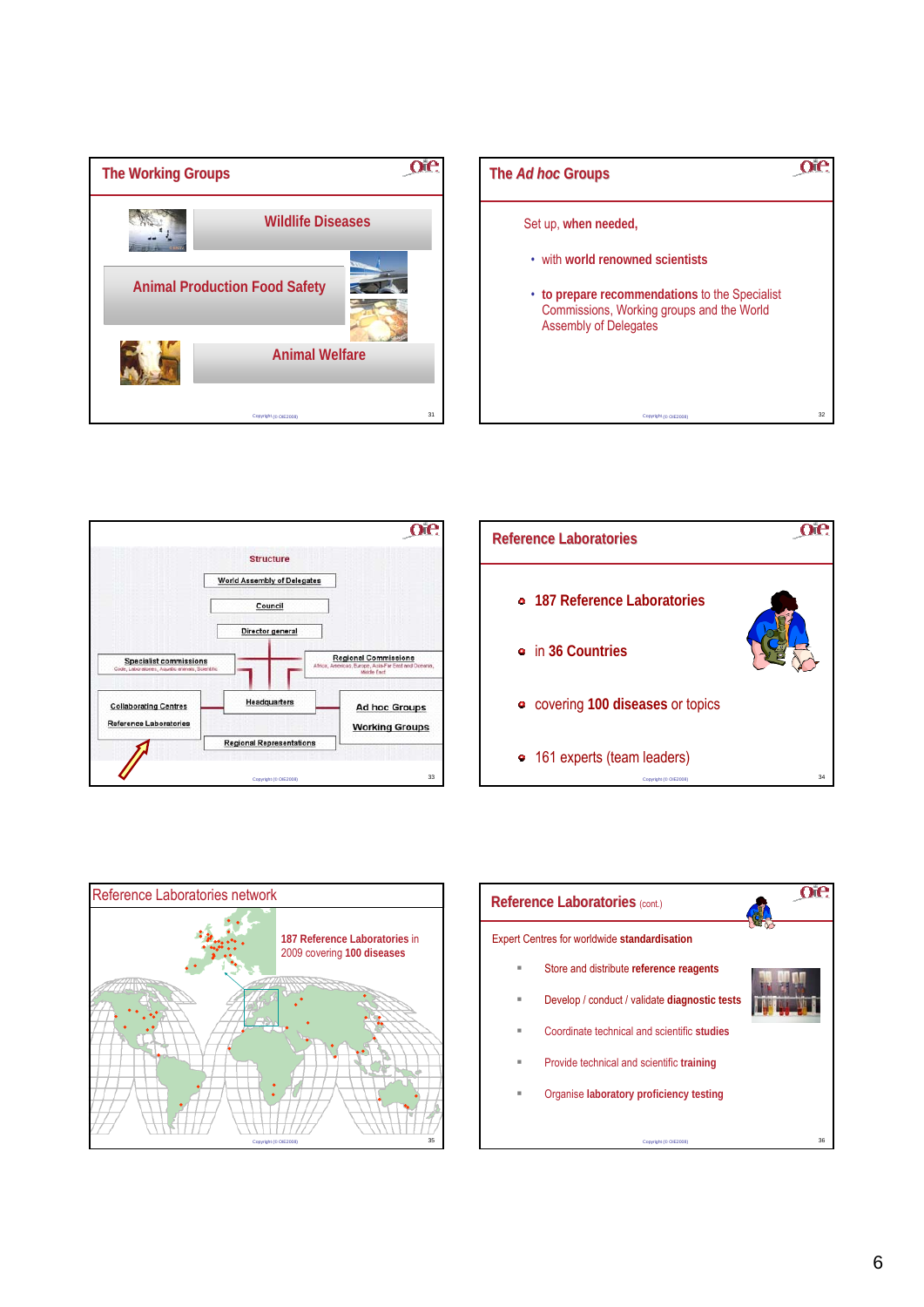









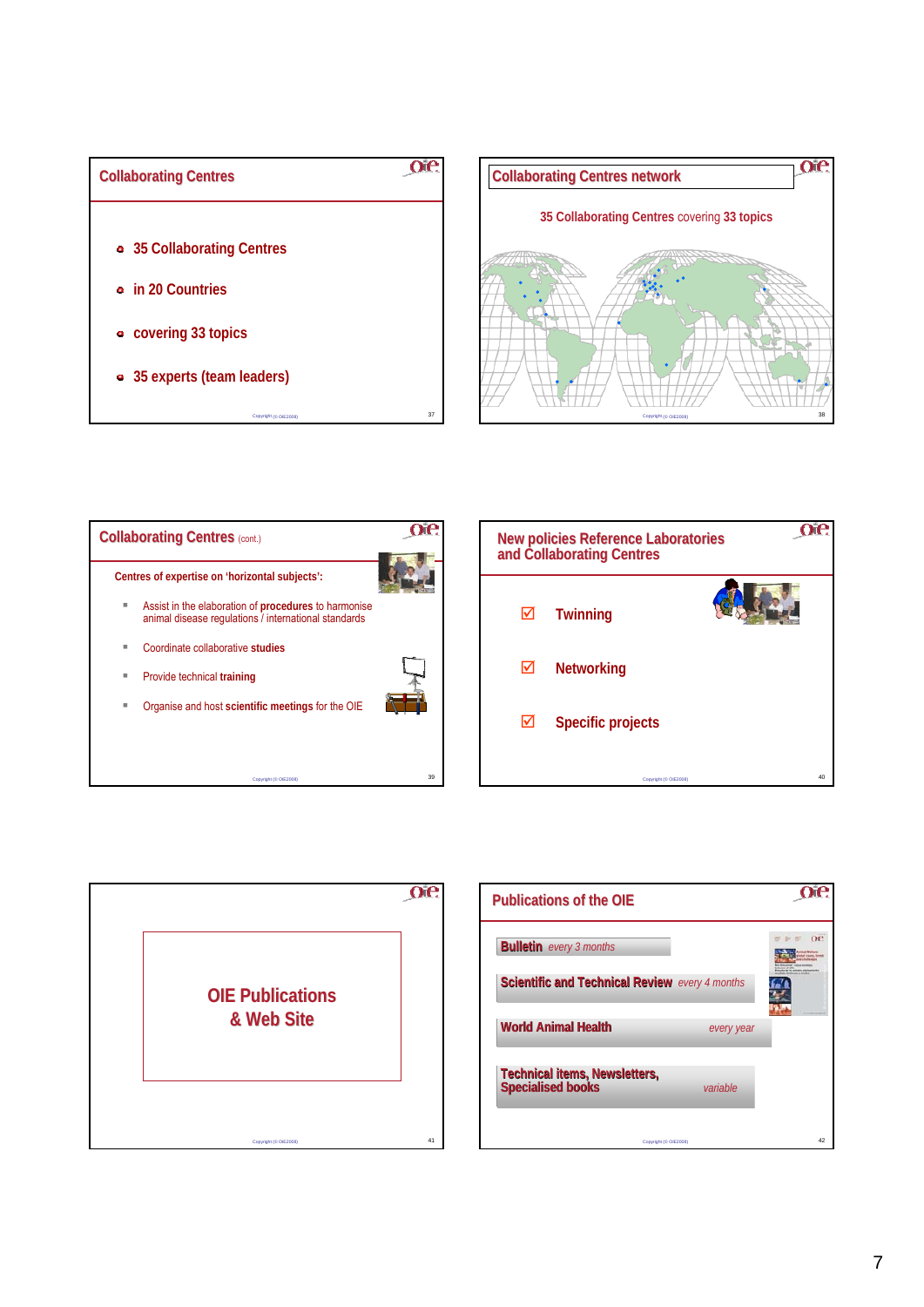